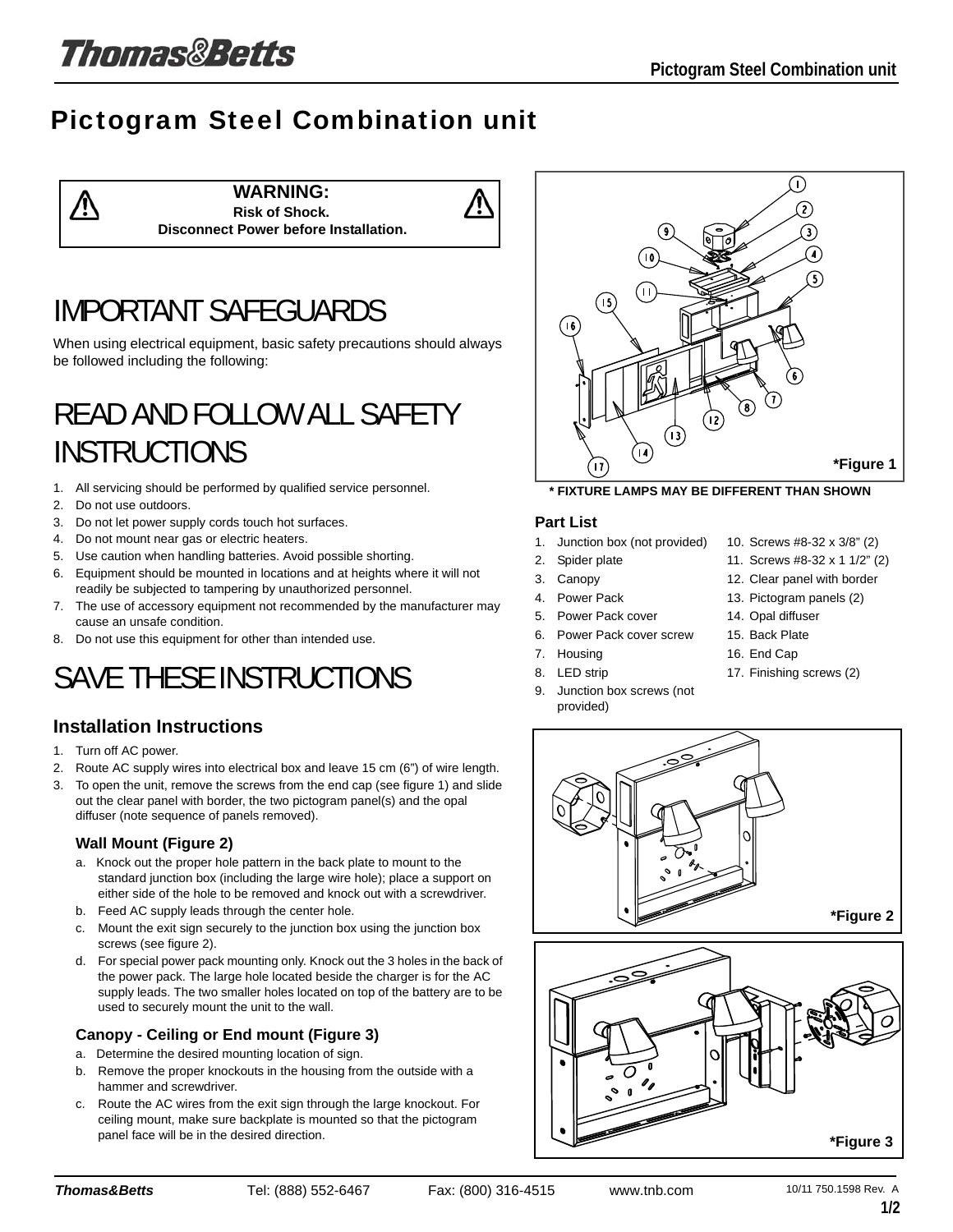- d. Fasten the spider plate to the junction box using the junction box screws. Align the two threaded holes in the spider plate to line up with the canopy holes for correct mounting position: end mount or ceiling mount.
- e. Fasten the canopy to the housing (see figure 3). Knock out the two holes near the wire way. Fasten the canopy-housing assembly to the spider plate using the provided 1 1/2" screws.
- 4. Make the proper connections: the unit accepts an input voltage of 120 and 347 VAC.

**For 120VAC operations**: connect the black wire to AC line voltage (120VAC) and the white wire to neutral.

**For 347VAC operations**: connect the red wire to AC line voltage (347VAC) and the white wire to neutral (see figure4).

- 5. Connect the green ground wires to the service ground or the ground connection in the junction box.
- 6. Feed excess wire into the junction box.
- 7. When ready to energize AC, plug in the battery connector to the circuit board. Connect the battery and turn on AC power within 6 hours.
- 8. Select the proper pictogram panel (see figure 5). Slide the clear panel in first then slide the pictogram panel behind the clear panel. Slide in the opal diffuser behind the pictogram panel
- 9. Slide the back plate, if removed, into the housing. Then reinstall the end cap.
- 10. Energize AC power.

#### **Intentional AC Shutdown**

If the AC input power is intentionally turned off for more than 72 hours, disconnect one battery lead to prevent damage to battery. Isolate loose battery lead so that it cannot be inadvertently shorted.

#### **Battery Replacement**

A battery has reached the end of its useful life when it cannot light lamps for full time rating despite normal charger operation. To replace battery, first disconnect AC power to unit, open unit, disconnect battery leads, then remove it and install new battery. Make sure the red lead connected to battery positive is also connected to charger positive (+) terminal. After unit has been on charge for 24 hours at nominal AC voltage, check that battery voltage is within limits. Refer to markings on battery or unit model for correct replacement type.

#### **Lamp Replacement**

It is important to replace burned lamp with a new lamp with the same voltage and wattage. Higher wattage will cause battery to discharge faster (less time) or overload relay. Lower wattage may not provide adequate light output.

#### **Testing**

Once every 3 months the unit should be checked and then tested for at least 30 seconds by using the test switch or disconnecting the plug or pulling the fuse or breaker. Before testing, the green pilot light should be "on" and the yellow high charge lamp (when supplied) will "wink on" occasionally. After the power has been restored the high charge light will stay "on" for several minutes then start to "wink" indicating the battery is up to full charge. Once every year, the unit should be tested under simulated power failure or electrical fault condition for the time period required by the National Building Code, i.e. 30 min - 1 hr - 2 hrs. After power has been restored, unit will go on high charge for up to 24 hours. If a power failure has occurred recently and the unit worked properly, it is not necessary to perform the simulated failure. Indicate on the charts (see figure 6) the date of the failures and/or tests performed.

#### **Caution**

The battery in this unit will hold charge until the date shown on the carton. After this date, the unit must be plugged in and battery connected to charger for at least 24 hours to recharge battery. Battery shall then be disconnected. Shelf life will then be good for six months before recharging again. If the unit is not placed into service or re-charged by the date shown on the carton, warranty will be void. The AC power supply shall be unswitched, otherwise warranty will be void. This unit is designed to operate between 10°C and 30°C (50°F and 86°F). Operating temperatures outside those limits will void warranty.









Install the panel with the person going to the right.

Flip the panel for arrow left (below)





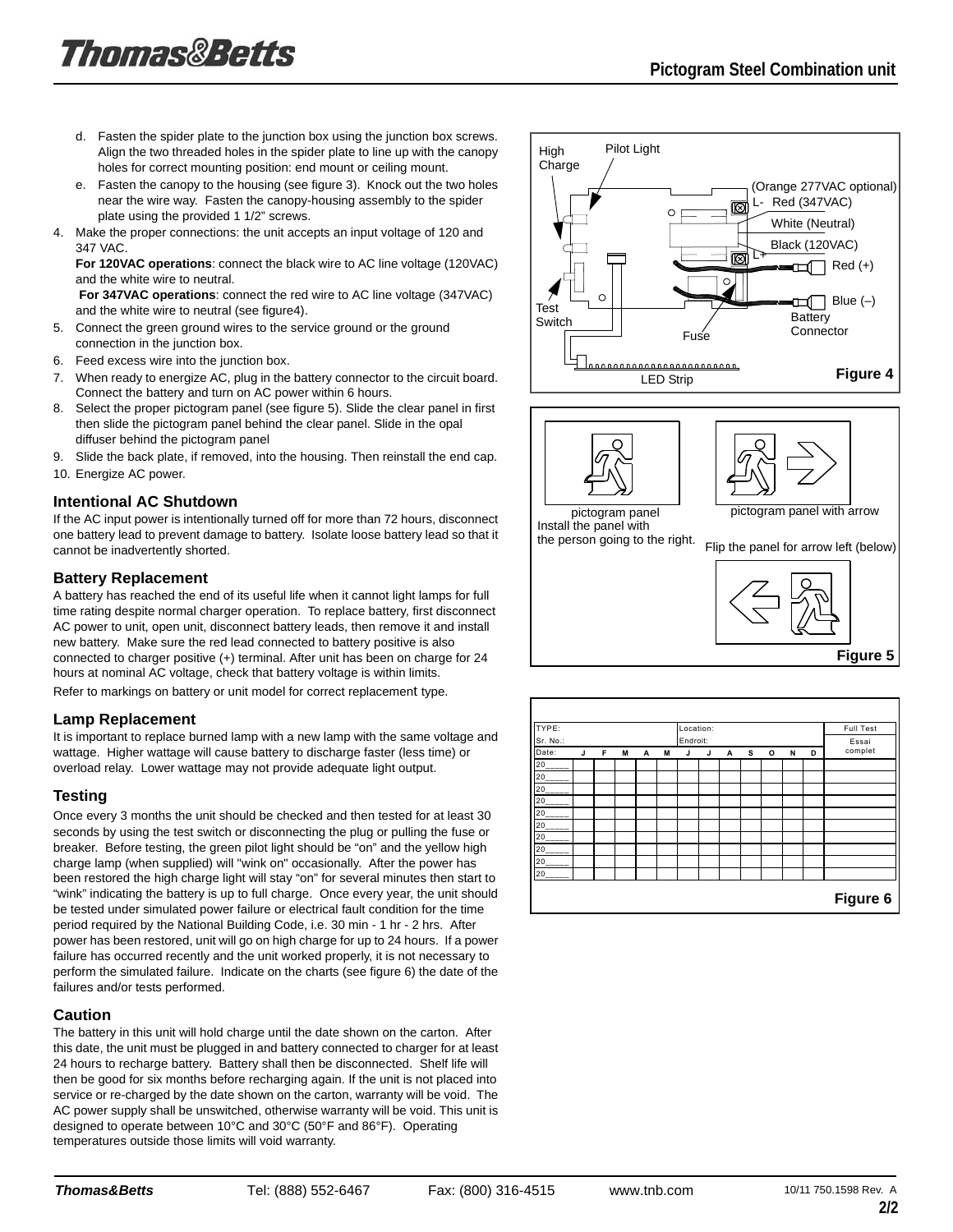

- c. Passer les fils d'alimentation C.A. par le grand trou découpé dans le boîtier. La bague de plastique doit être insérée dans le trou afin de protéger les fils. Pour le montage au platond, s'assurer que la plaque de fixation est montée de façon à ce que l'enseigne soit dans la bonne
- direction. d. Dissertion en universitation en utilisant les vis de la plant les vis de la boîte de jonction. Orienter les trous taraudés de la plaque de fixation de sorte qu'ils s'alignent avec les trous du pavillon pour le montage
- approprié (extrémité ou plafond). e. Assembler le pavillon à l'enseigne (voir figure 3). Pour ce faire, défoncer les débouchures rectangulaires près du passage des fils, insérer les pattes du pavillon et les plier l'une vers l'autre. Pour le montage en
- extrémité, il est préférable de dégager le module des DEL pour libérer la seèilq entâ treviob nollivaq ub eettre el úo enueirètni eoshuz f. Fixer l'assemblage pavillon/enseigne à la puppe de fixation avec les vis 1-1/2 po.
- 4. Effectuer les connexions nécessaires: l'unité accepte une tension de 120 et 347Vca.

Pour opération à 120Vca: raccorder le fil noir au service de l'édifice (120V) et le blanc au neutre.

Pour opération à 347Vca: raccorder le fil rouge au service de l'édifice (347V) et le blanc au neutre (voir figure 4).

- 5. Connecter les fils verts de mise à la terre au fil de mise à la terre de l'édifice ou à la connexion de mise à la terre de la boîte de jonction.
- In bousser les fils ans la boîte de jonction.
- 7. Lorsque l'appareil est prêt à recevoir du courant, brancher le connecteur de batterie sur la carte de circuit imprimé. Alimenter le courant C.A. dans les six heures qui suivent.
- 8. Choisir le panneau pictogramme adéquat (voir fig.5). Glisser le panneau transparent en premier, puis glisser le panneau pictogramme derrière le panneau transparent. Glisser le diffuseur opale derrière le panneau pictogramme.
- 9. Remettre la plaque arrière en place si enlevée. Remettre la plaque d'extrémité.
- 10. Rétablir le courant C.A.

#### **Arrêt volontaire de l'alimentation de secteur**

Si l'unité est volontaniement débranchée pour une période de plus de 72 heures, débrancher son accumulateur pour prévenir tout dommage. Isoler les fils de l'accumulateur débranché pour prévenir les court circuits.

#### **Changement d'accumulateur**

La vie utile d'un accumulateur tire à sa fin quand ce dernier ne peut garder les lampes allumées pour la période de temps spécifiée, en dépit des opérations normales de charge. Pour remplacer l'accumulateur, couper l'alimentation de secteur, ouvrir l'unité, débrancher les fils de l'accumulateur et remplacer le par le nouvel accumulateur. S'assurer que le fil rouge (+) est branché à la borne positive (+) du chargeur. Après que l'unité sera en charge pendant 24 heures à la tension nominate, véritier se lies de l'accumulateur se suite dans les limites nomales. Se référer à la plaque signalétique de l'accumulateur ou de l'unité pour savoir quel type d'accumulateur utiliser.

#### **Changement de la lampe**

Il est important de remplacer les lampes brûlées par des lampes de même tension et de même puissance. Une lampe trop puissante entraînera une décharge trop rapide de l'accumulateur et provoquera une surcharge du relais. Une lampe de puissance trop basse ne fournira pas un bon éclairage.

#### **Essai**

Une fois par 3 mois, l'unité devra être vérifiée et devra subir un essai d'au moins 30 secondes, soit en utilisant le bouton d'essai, soit en débranchant l'unité, soit en ouvrant le disjoncteur ou en debrabchant le traidieur ouvrant de procéder à un essai, la lampe témoin (verte), devrait être allumée et la lampe de haute charge (jaune) (si fournie) clignotera occasionnellement. Après la remise du courant de



secteur, la lampe haute charge (rouge), restera allumée pour quelques minutes, puis clignotera pour indiquer que l'accumulateur revient à sa pleine charge. Une fois l'an, une panne de secteur doit être simulée pour vérifier le bon fonctionnement de l'unité. La durée de cet essai devrait être tel que prescrit par le Code National du Bâtiment. i.e. 30 min, 1 hr., 2 hrs. Après la remise du courant de secteur, l'unité sera sur la haute charge pour une période de 24 heures au maximum. S'il s'est produit une panne de secteur récemment, il n'est pas nécessaire de faire une simulation. Indiquer sur le tableau (voir figure 6) la date de la panne et/ou des tests effectués.

#### **Important**

 $20$  $20$  $\alpha$  $\alpha$  $\alpha$  $\overline{0}$  $20$  $\alpha$  $0z$ 

Les accumulateurs de cette unité maintiendront leur charge jusqu'à la date indiquée sur l'emballage. Passé cette date, l'appareil devra être branché à l'alimentation de secteur pendant au moins 24 heures en veillant à ce que les accumulateurs soient branchés au chargeur et qu'ils se rechargent bien. Après cette charge, les accumulateurs pourront être entreposés pour encore 6 mois sans qu'il soit nécessaire de les recharger. L'unité devra être installée ou rechargée avant la date inscrite sur l'emballage, sans quoi la garantie sera annulée. Le circuit étre mentant l'unité d'urgence devra être muni de disponétant ne pouvant être débranché manuellement, faute de quoi la garantie sera annulée. L'unité est conçue pour fonctionner à des température sentre 10°C et 30°C (50°F et 86°F). Utiliser l'appareil hors de ces limites annule la garantie.

**Figure 6**